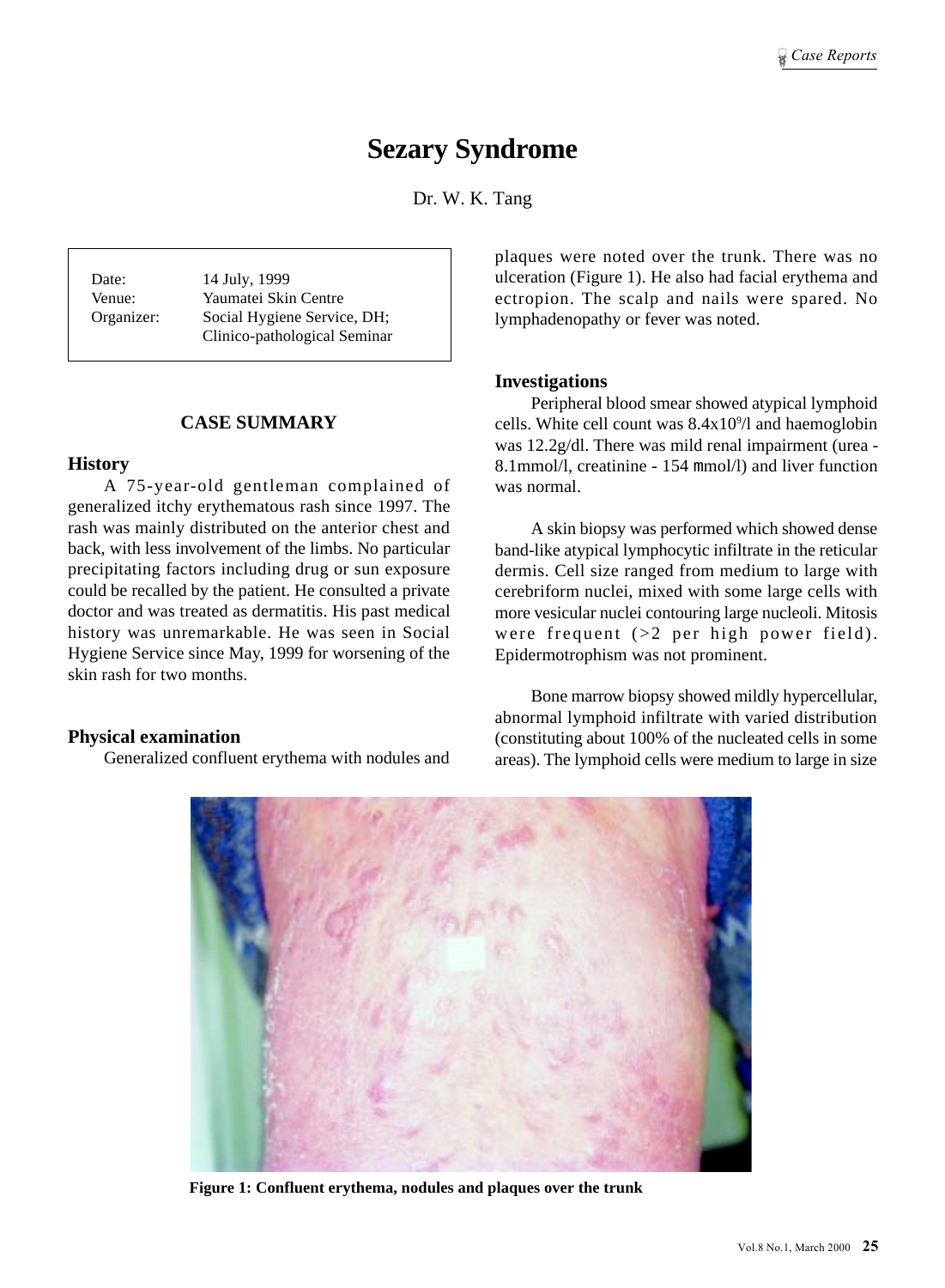with high nuclei/cytoplasm ratio and clumped chromatin. Peripheral blood also showed lymphocytosis with many abnormal lymphoid cells (43% of white blood cells).

Immunotyping of abnormal cells expressed CD3, CD4, and CD5. B-cell markers and HTLV1 antibodies were negative.

#### **Diagnosis**

The diagnosis of cutaneous T-cell lymphoma (CTCL) of the Sezary syndrome type was made.

#### **Management**

A trial of chlorambucil together with prednisolone was given initially. Later they were replaced by a combination of chemotherapeutic agents- vincristine cyclophosphamide, and prednisolone. The patient developed chest infection and succumbed before further staging investigations could be done.

## **REVIEW ON SEZARY SYNDROME**

Cutaneous T-cell lymphoma (CTCL) is generally classified as a type of non-Hodgkin's lymphoma, and it represents a spectrum of diseases composed of malignant clonal helper T-lymphocytes of the CD4 phenotype.

CTCL is the most common type of primary cutaneous lymphoma, representing 65% of cases of cutaneous lymphoma. It is subdivided into different variants. Approximately 5% of new cases of CTCL belong to Sezary syndrome. It represents the leukemic variant of CTCL.

## **Etiology**

The cause of the CTCL-MF/SS is largely unknown. The human T-cell lymphotropic virus type-1 (HTLV-1) was suggested as it had been found to have a causal relation to adult T-cell leukemia/lymphoma. And the HTLV-1-like retroviral particles have been found in Langerhans cells, B-lymphocytes, and the blood of some CTCL patients. However, most CTCL patients are negative for the virus and the known HTLV-1

epidemiologic patterns have not been observed in CTCL.1 Some groups have found serologic evidence of the Epstein-Barr virus in CTCL patients, suggesting a possible role in the pathogenesis.2 Other implicated risk factors include genetic predisposition, radiation exposure, and pre-existing malignancies, although there are little supporting data. Immunosuppression as a risk factor for CTCL has been suggested, since cases of CTCL were found in patients infected with the human  $immunodeficiency \, virus$ , $3$  in organ transplant patients, and in treated lymphoma patients.

## **Clinical presentations**

Sezary syndrome is recognized by the classic triad of 1) generalized erythroderma, as a result of diffuse infiltration of the skin by neoplastic cells, 2) leukemia, and 3) lymphadenopathy. Patients may also have symptoms like fever, chills, weight loss and malaise. Other features include hepatomegaly, onychodystrophy, papulo-nodular lesions on the face (leonine facies), ectropion, alopecia, and palmo-plantar keratoderma. Early skin lesions may mimic eczema or papulosquamous eruptions such as tinea corporis, secondary syphilis, or psoriasis. In fact, the latent period from the onset of the skin lesions to definite diagnosis was 4-10 years with a mean of 6 years. The smoldering and chronic subtypes of adult T-cell leukemia/ lymphoma may also mimic MF/SS clinically and histologically.

#### **Diagnosis**

The diagnosis of Sezary syndrome is usually made by recognizing the characteristic clinical manifestations of the disease, routine histology and peripheral blood smear. Sezary cells can be detected in the peripheral blood in 90% of erythrodermic CTCL patients and up to 20% in those with plaque or tumor-stage disease, as well as in several benign dermatologic conditions. The definition of Sezary syndrome based on the number of circulating atypical lymphocytes remains controversial. Some researchers have arbitrarily used cutoffs of 5%, 9%, and 10% of the total leukocyte count as an indicator of the disease.4 Others use an absolute count of 1,000 Sezary cells/mm<sup>3</sup> as diagnostic criteria.<sup>5</sup> As the disease progresses, the ratio of CD4(T-helper) lymphocytes to CD8(T-suppressor) lymphocytes becomes elevated by clonal expansion of the malignant CD4 lymphocytes. A CD4:CD8 ratio of >5 together with the morphology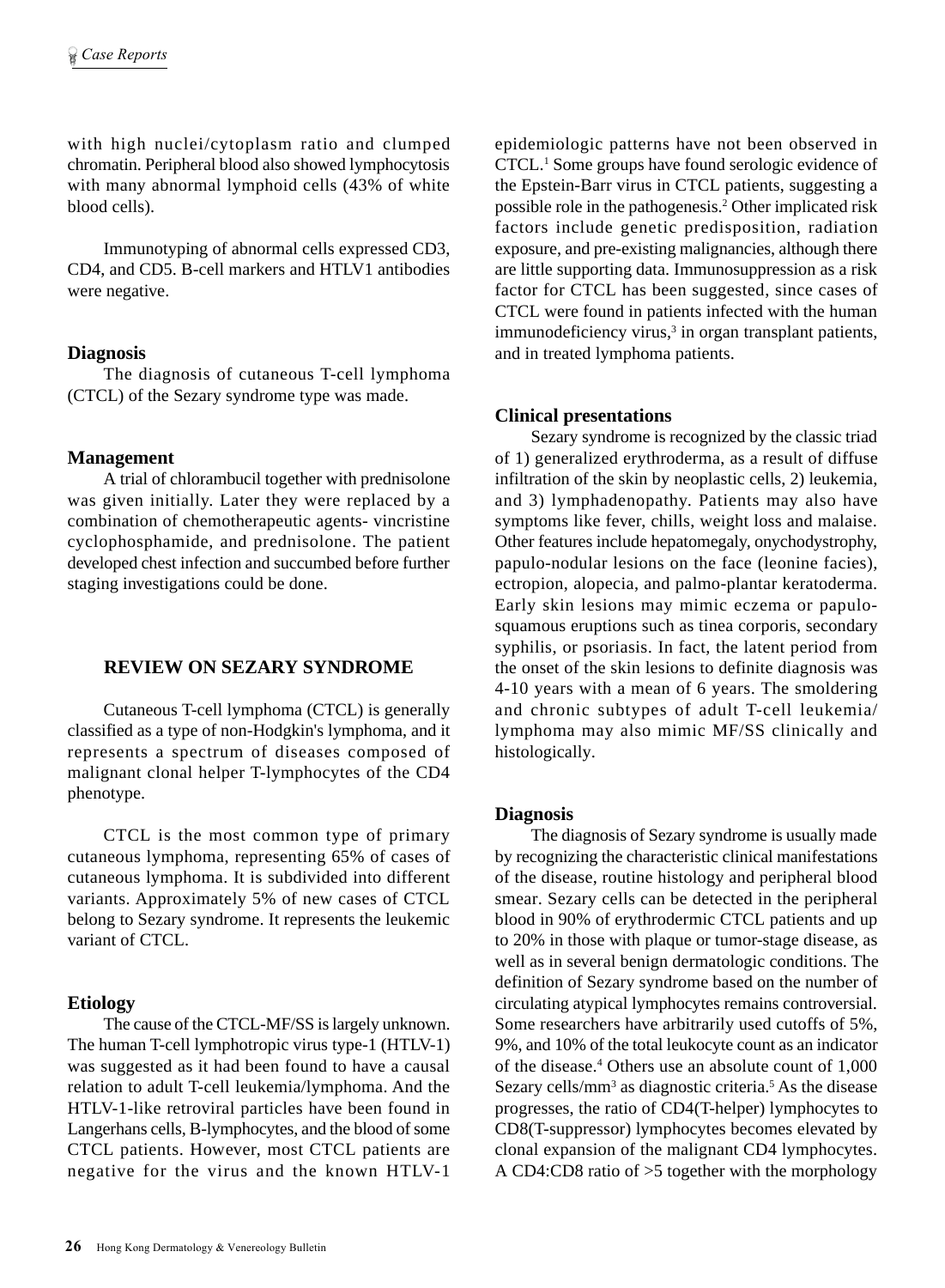of the nuclei of the atypical cells are more sensitive indicators in diagnosing Sezary syndrome. In general, Sezary cells lack CD7 molecules on their surface and are analogous to murine Th2 cells. Nevertheless, CD7 positive Sezary cells have been reported.6

The histologic features of erythrodermic MF and Sezary syndrome are even more subtle than the features of patch and plaque stage MF, thus rendering the histologic diagnosis more difficult. Since some cases initially resemble other chronic inflammatory dermatoses, frequently sequential biopsies are necessary before the diagnosis is made. In the case of adult T-cell lymphoma, HTLV-1 seropositivity and long-term follow up is needed in differentiating between it from MF/SS. In difficult cases, additional laboratory tests such as immunophenotyping, flow cytometry, and T-cell receptor (TCR) gene rearrangement analysis may help to establish the diagnosis.

TCR gene rearrangement (TCRGR) analysis, using Southern blot or polymerase chain reaction (PCR) methods, helps to confirm early or atypical CTCL when the histology is suggestive but not diagnostic.7

## **Prognosis**

The prognostic factors mainly depend on the stage of the disease. Detection of the TCR rearrangement in lymph nodes is associated with an inferior survival rate.8 A cohort study was conducted by Bernengo et al in Italy in 1998.<sup>9</sup> In this study a cohort of 62 SS patients were followed since 1975. The following variables were found by univariate analysis to be associated with a poor prognosis at the time of SS diagnosis:

- · previous history of mycosis fungoides
- · high number of circulating Sezary cells (SC) and CD4+ cells
- presence of large circulating SC
- abnormal LDH serum level
- presence of PAS-positive inclusions in the cytoplasm of circulating SC
- high CD4/CD8 ratio
- · CD7 negative circulating SC phenotype

Patients with no or one adverse prognostic feature tend to run a slow disease course and a relatively favorable prognosis (five-year survival: 58%). Whereas patients with 2 or 3 adverse prognostic features tend to run an aggressive disease course not modifiable by traditional therapies (five-year survival: 5%).

Case Reports

## **Treatment**

A stage-adapted approach to CTCL therapy is used. There are three main modalities of treatment available.

## *1) Skin direct therapies*

Topical steroid, phototherapies (UVB, PUVA), total skin electron beam radiation and topical chemotherapy (mechlorethamine/nitrogen mustard and carmustine/BCNU) belong to this group. The skin direct therapies are able to induce remission as a monotherapy. Phototherapy and nitrogen mustard can be used as maintenance as well. A recent randomized study failed to show a survival benefit in patients with CTCL using aggressive combination chemotherapy and radiotherapy.10 For limited disease (stage 0), a trial of glucocorticoids is indicated. If there is no response to glucocorticoids, PUVA is most commonly used, although some patients may respond to UVB therapy.

# *2) Biologic response modifiers*

Interferon and interleukin-2 can be used in treating localized diseases. Photopheresis has been reported to induce remission in difficult cases. DAB-IL-2 (Chimeric fusion of diphtheria toxin and interleukin-2) is still experimental at this stage. In general, these treatment options are not very effective to induce remission on its own, therefore they are usually combined with skin directed therapies.

## *3) Chemotherapy*

It is mainly reserved for advanced diseases as palliation. No regime has been shown to be curative, though adriamycin has been found to be a very effective single agent for palliative purpose. CHOP (cyclophosphamide, doxorubicin, vincristine, and prednisolone) is one of the safer and better tolerated regime for advanced disease. Chlorambucil and cyclophosphamide are most frequently used agents in daily low dose chemotherapy of CTCL. They are usually used in combination with steroid.